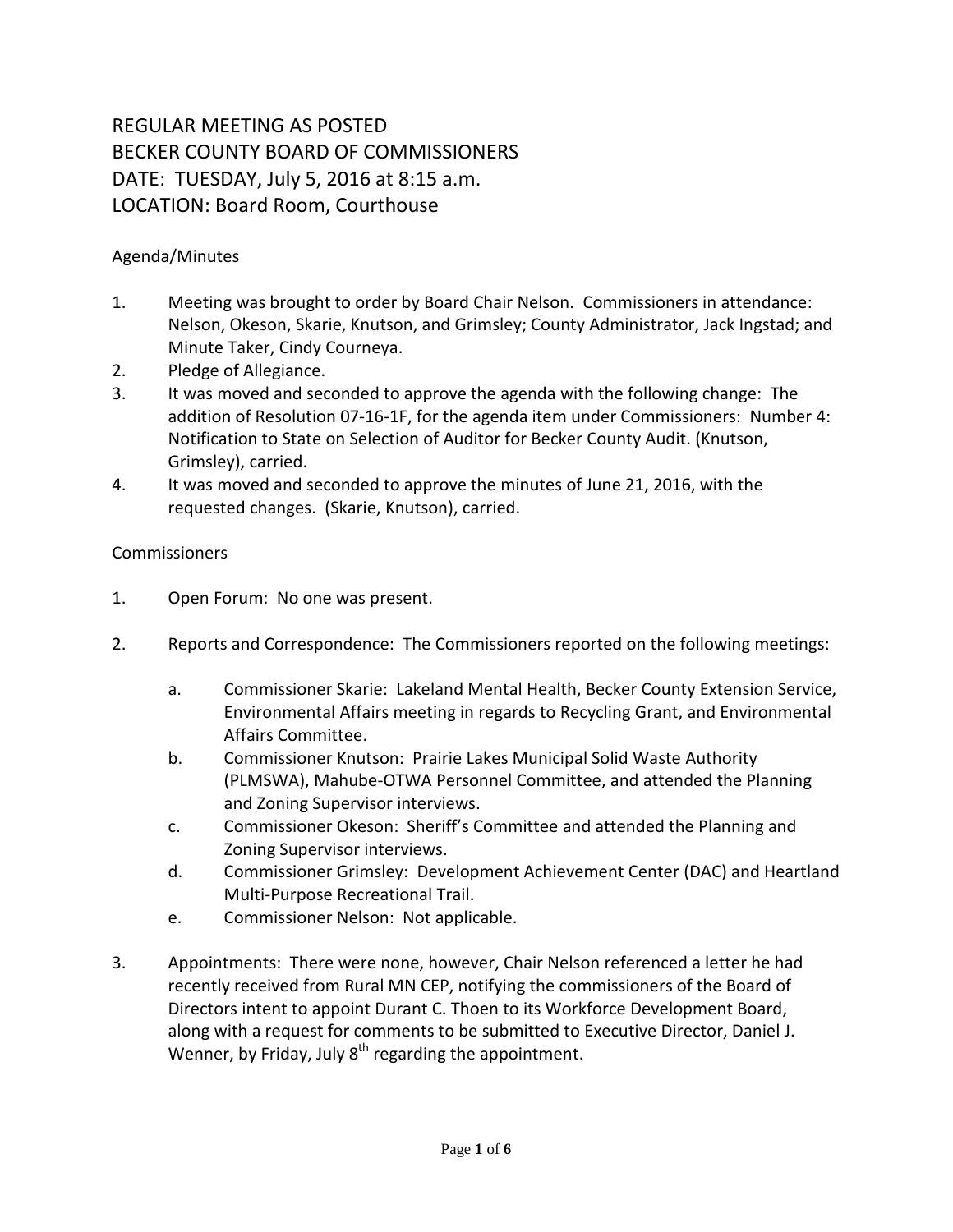4. The agenda item in regards to notification to the State on the selection of an auditor for Becker County's annual audit, will be discussed at the next board meeting, with a decision made at that time.

Public Hearing: Off-Sale Liquor License at Hooligans Lakeside in Lake Eunice Township: Auditor-Treasurer, Mary Hendrickson, presented:

- 1. Auditor-Treasurer, Mary Hendrickson, presented the request to approve the Off-Sale Liquor License at Hooligans Lakeside in Lake Eunice Township, Lake Park, MN, noting the new owner, Mr. Robert Klinger, was present and had been approved for an On-Sale Liquor License on June 21, 2016. Mr. Klinger provided information and clarification on his request to approve his business for the Off-Sale Liquor License.
- 2. It was moved and seconded to open the Public Hearing. (Okeson, Grimsley), carried.
- 3. There was no one else present from the public, other than the owner, Mr. Klinger.
- 4. It was moved and seconded to close the Public Hearing. (Grimsley, Knutson), carried.
- 5. It was moved and seconded to approve the New Off-Sale Liquor License for LP Holding, DBA Hooligans Lakeside, located at 17574 County Highway 6, in Lake Eunice Township, Lake Park, MN. (Knutson, Grimsley), carried.

Finance Committee Minutes: Mary Hendrickson presented:

- 1. It was moved and seconded to approve the Regular Claims, Auditor Warrants, and Over-90 Claims, as presented:
	- a. Auditor's Warrants (Tuesday Bills):
		- i. 06/21/2016 in the amount of \$ 7,564,109.05;
		- ii.  $06/28/2016$  in the amount of \$296,896.31;
		- for a total amount of  $$7,861,005.36$
	- b. Over 90-Days:
		- i. Essentia Health, in the amount of \$963.26 (invoice just received);
		- ii. Webber Family Motors, in the amount of \$55.64 (invoice just received).
- 2. It was moved and seconded to accept the April 2016 Cash Comparison and Investment Summary, as presented. (Grimsley, Skarie), carried.

Auditor-Treasurer: Mary Hendrickson presented:

1. It was moved and seconded to approve Resolution 07-16-1A, to approve, execute, and deliver to Richard N. Kittelson and Gretchen M. Kittelson, as Trustees of the Kittelson Family Revocable Living Trust, a Quit Claim Deed for Parcel #: 49.0668.000, as described in said resolution; and with approval pending receiving documentation from the County Surveyor, with his review and approval. (Grimsley, Knutson), carried.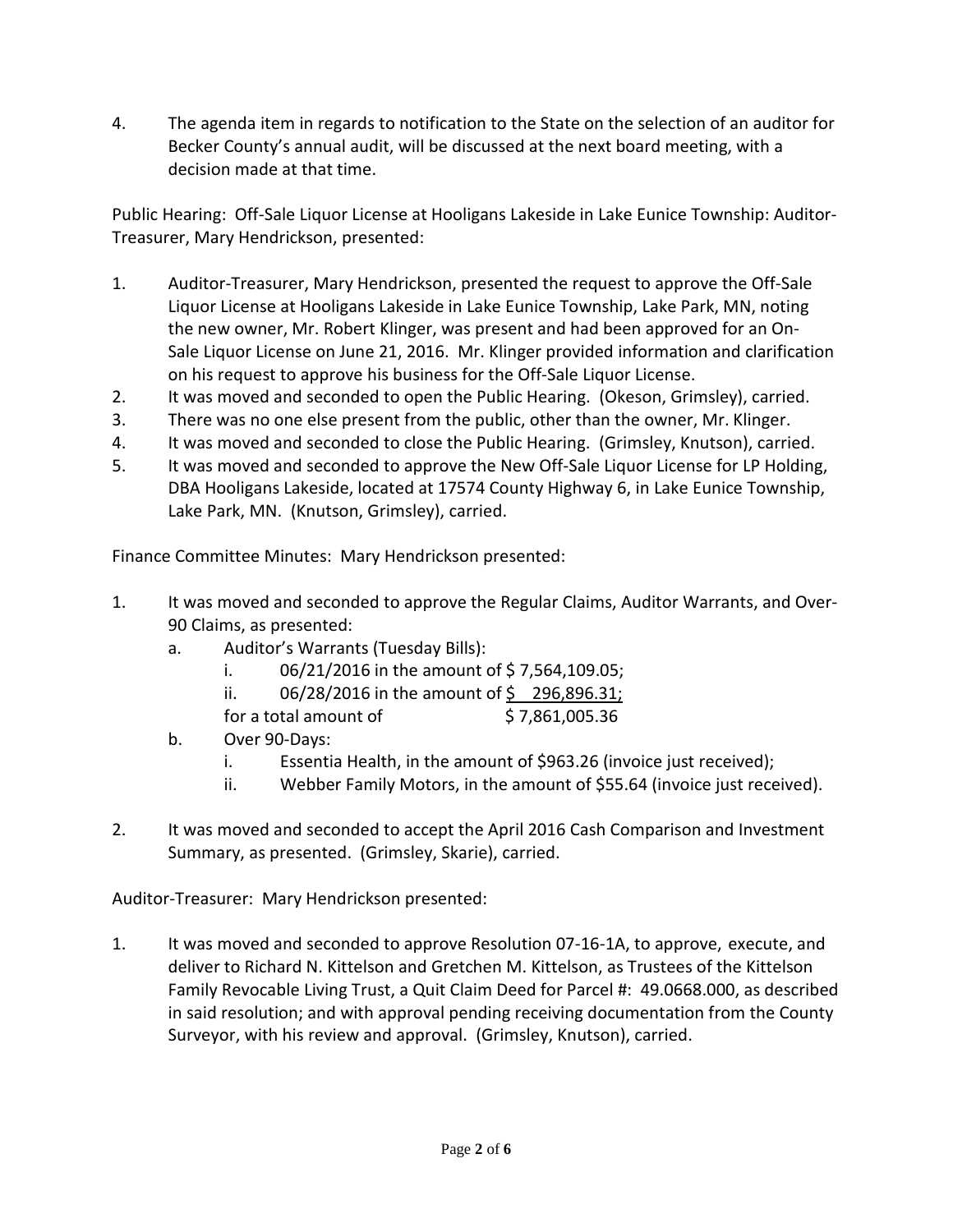### Sheriff: Sheriff Todd Glander presented:

1. It was moved and seconded to approve the renewal of the We Fest Agreement between Becker County and Townsquare Live Events, Minnesota, LLC, for Becker County to provide law enforcement and traffic control on August 3-7, 2016, for the We Fest 2016 event to be held at the Soo Pass Ranch in Lake View Township in Becker County on August 4-6, 2016, with a total cost payable to Becker County in the amount of \$38,000.00, as outlined in said agreement. (Okeson, Knutson), carried.

County Attorney: County Attorney, Gretchen Thilmony, Assistant County Attorney's Tammy Merkins and Kevin Miller presented:

- 1. It was moved and seconded to approve the out-of-state travel request and application for Assistant County Attorney, Kevin Miller, to attend the National Computer Forensics Institute – Mobile Devices in Court – Prosecutors Training, to be held on either January 22-26, 2017 or February 5-9, 2017 in Alabama, with no cost to the County and expenses covered by the U.S. Secret Service. (Okeson, Skarie), carried.
- 2. County Attorney, Gretchen Thilmony, requested acceptance of her resignation, effective July 8, 2016, at the close of business, due to her recent appointment to the Seventh Judicial District Court Bench by Governor Dayton. She expressed her thanks and appreciation to the employees and Commissioners she has worked with, noting the honor and privilege it has been to serve Becker County over the years, and will continue to be as she begins serving in the capacity as District Court Judge.
- 3. The Board congratulated her on the recent appointment and thanked her for her past service, as well as her ongoing service to Becker County.

It was moved and seconded to respectfully accept County Attorney, Gretchen Thilmony's resignation, effective at the close of business on July 8, 2016. (Knutson, Okeson), carried.

- 4. Assistant County Attorney, Tammy Merkins, was present and provided an overview of her background and experience and requested consideration to be appointed to serve out the remainder of County Attorney, Gretchen Thilmony's term. She noted that she has submitted a letter to the commissioners with her request and numerous letters of support have been received on Ms. Merkins' behalf as well.
- 5. It was moved and seconded to approve Resolution 07-16-1E, that the County Board has accepted the resignation of Gretchen Thilmony; and appoints Tammy Merkins as the Becker County Attorney, to fulfill the remainder of the vacated term, through December 31, 2018, and to carry out all statutory duties of said position, pursuant to Minnesota State Statute 375.08 and Minnesota State Statute 3.088; and for the Board Chair, Vice-Chair and County Administrator to meet with Tammy Merkins, to discuss the salary for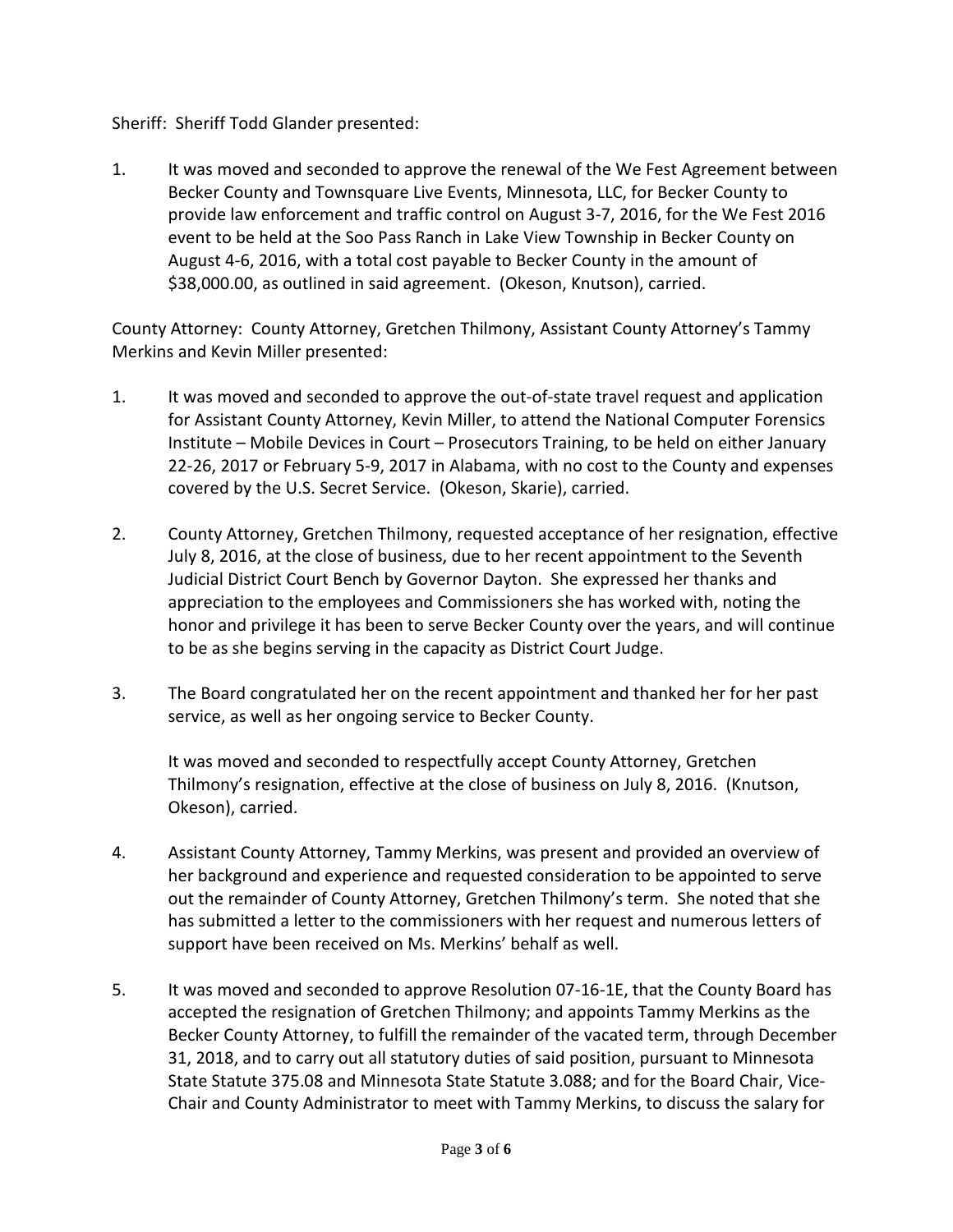the position, with the salary recommendation brought forward for consideration and approval at the next Board of Commissioner's meeting on July 19, 2016. (Grimsley, Skarie), carried.

- 6. It was moved and seconded to add to the agenda, the request to fill the upcoming vacant position for Assistant County Attorney, Tammy Merkins, and to begin advertising for a replacement of said position. (Grimsley, Knutson), carried.
- 7. It was moved and seconded to approve to begin advertising for the replacement of Assistant County Attorney, Tammy Merkins position. (Okeson, Skarie), carried.
- 8. It was moved and seconded to add to the agenda, the request to approve increasing the dollar amount of the grant application for the Victim Witness Coordinator position, to allow for the position to move from part-time to full-time. ((Knutson, Grimsley), carried.
- 9. It was moved and seconded to approve the request to increase the dollar amount, as recommended by the grantor, for the grant application for the Victim Witness Coordinator position, to allow the current position to move from part-time to full-time. (Knutson, Okeson), carried. It was noted that if the funding ceases, that the position will be reviewed and possibly eliminated at that time.

Human Services: Denise Warren presented:

- 1. It was moved and seconded to approve Resolution 07-16-1C, to hire one (1) Part-Time Case Aide for the Mental Health/Chemical Dependency Unit, through the Merit System, due to a resignation. (Grimsley, Skarie), carried.
- 2. It was moved and seconded to approve the Human Services claims for Human Services, Community Health, and Transit, as presented. (Skarie, Knutson), carried.

Transit: Rusty Haskins presented:

1. It was moved and seconded to approve Resolution 07-16-1B, to purchase a 2016 Transit Bus from North Central Bus, through the State of Minnesota Cooperative Procurement Process, at the low quote of \$71,870.00, with the local share at 20% and State/Federal share at 80% of the "contract amount". (Okeson, Grimsley), carried.

Land Use Department: Steve Skoog presented:

- 1. Environmental Services:
	- a. Land Use Director, Steve Skoog, announced that Becker County has received notification of a grant award in the amount of \$250,000.00 from the Minnesota Pollution Control Agency (MPCA), for the implementation of curbside recycling in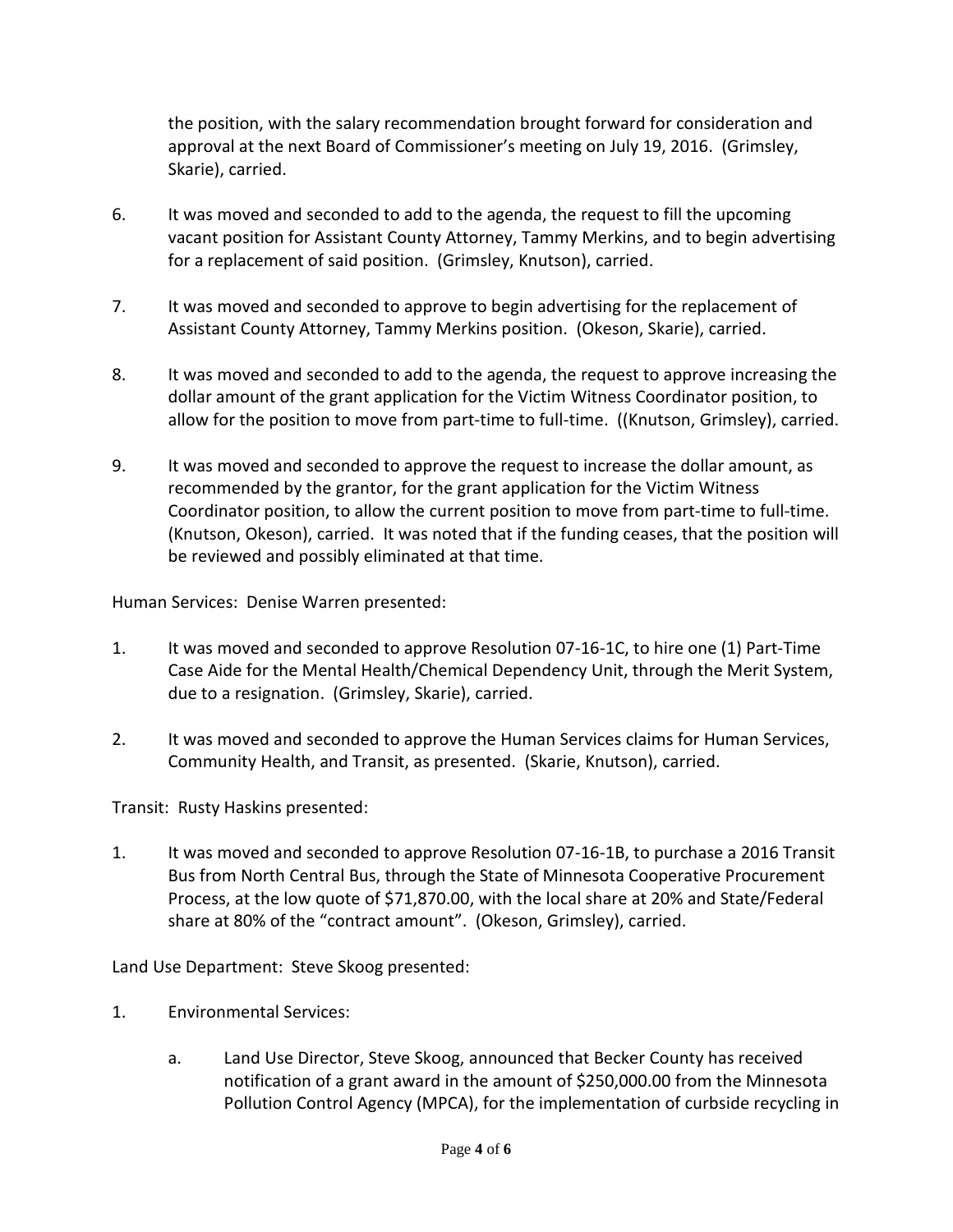cities in Becker County and White Earth Nation, with the funds to also be used to purchase recycling dumpsters for single stream recycling.

- b. He also noted that Becker County hosted a meeting on June 27, 2016 to receive feedback from parties that would be directly affected by the implementation of the recycling program, with the following entities in attendance: Becker County; the Cities of Detroit Lakes, Audubon, and Frazee; Waste Haulers, Detroit Lakes Disposal, Jon & Sons, and Waste Management, Inc.; Minnkota Recycling; and Prairie Lakes Municipal Solid Waste Authority (PLMSWA).
- c. It was moved and seconded to accept and move forward with a grant with the Minnesota Pollution Control Agency (MPCA) - Environmental Services, in the amount of \$250,000.00, to assist with the purchase of recycling totes for implementation of a residential and multi-family curbside single stream recycling program in the cities of Becker County and White Earth Nation, as presented. (Skarie, Knutson), carried.
- d. It was moved and seconded to approve the purchase of Waste Containment Bins for the new Solid Waste Transfer Station from Fabwurx, Inc., Detroit Lakes, MN, at the low quote of \$32,484.00, and as outlined in the Capital Improvement Expenditure Request. (Knutson, Skarie), carried.
- e. It was moved and seconded to approve Resolution 07-16-1D, to hire one (1) Emergency Part-Time Temporary Compact Truck Driver/Transfer Station Attendant, due to an extended leave. (Knutson, Skarie), carried.
- 4. Parks & Recreation:
	- a. It was moved and seconded to authorize Becker County to begin negotiations with the City of Detroit Lakes, for Recreational Improvements to the Detroit Mountain Recreation Area (DMRA) and Mt. View Recreation Area, as outlined in the draft of the proposed Cooperative Agreement; and to also begin negotiations with DMRA, for grooming and maintenance of trails at Mt. View Recreation Area, as outlined in the draft of the proposed Maintenance Agreement, and at an annual cost of \$7,500.00 per year. (Grimsley, Knutson), carried.
	- b. It was moved and seconded to approve the designation of funds for the purchase and delivery of an ADA compliant fishing pier for the Dunton Locks Park, as part of the improvements approved by Resolution 06-16-2D, from MINNCOR Industries, Roseville, MN, in an amount up to \$17,054.73; and to utilize funding from either Resource Development or Recreation funds. (Knutson, Grimsley), carried. It was also noted that \$2,000 was donated by Essentia Health in Detroit Lakes, to use towards the cost of the purchase.